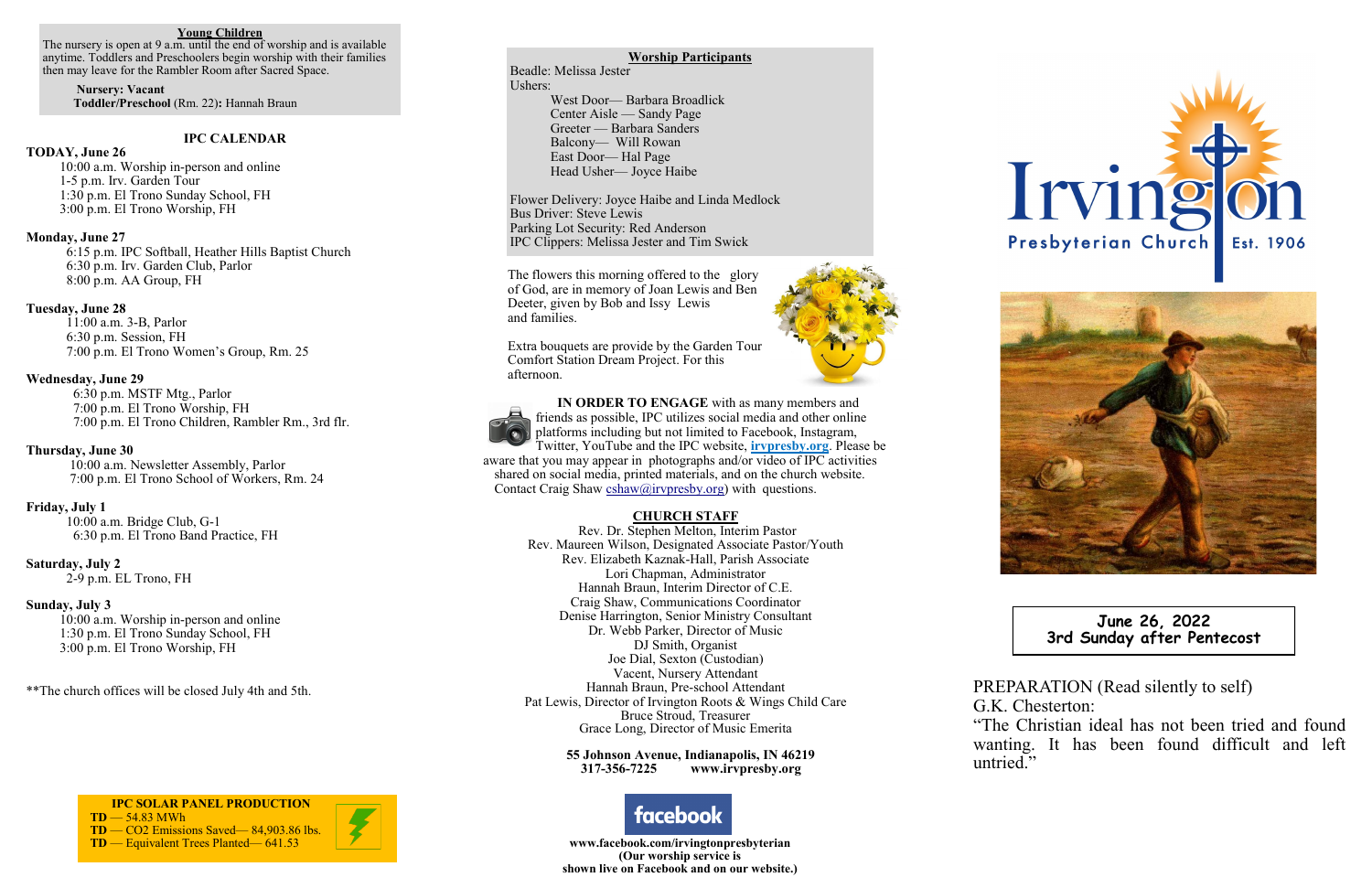## **The Service of the Lord's Day**

*\*Please stand if you are able.*

## **GATHERING AROUND THE WORD**

Kathy Stroud, Bethany Wolf

In the name of Jesus Christ, we welcome you to Irvington Presbyterian Church. Our hope is that you find spiritual meaning in our worship and joy in our fellowship.

know, hbraun@irvpresby.org. Vacation Bible School: July 11-13. Light supper at 5:30

If you are new to IPC, **please stop by our "New Here" table to find out more about the church.** Also, please join us in the Parlor for coffee hour. Your presence with us is important and we invite you to return again soon to our community of faith.

|                                                                                                                                                                                                                                                                   |                                                                                                 |                                              |  |                                             | People: Thanks be to God.                                                                                                                                                                                                                                                                                                                                                                                                                                                                                                                                                                                                                                                                                                                                                                                                                                                                                                                                                                                                                                                                                   |                         |                            |                                                                                                                                                                                                                |
|-------------------------------------------------------------------------------------------------------------------------------------------------------------------------------------------------------------------------------------------------------------------|-------------------------------------------------------------------------------------------------|----------------------------------------------|--|---------------------------------------------|-------------------------------------------------------------------------------------------------------------------------------------------------------------------------------------------------------------------------------------------------------------------------------------------------------------------------------------------------------------------------------------------------------------------------------------------------------------------------------------------------------------------------------------------------------------------------------------------------------------------------------------------------------------------------------------------------------------------------------------------------------------------------------------------------------------------------------------------------------------------------------------------------------------------------------------------------------------------------------------------------------------------------------------------------------------------------------------------------------------|-------------------------|----------------------------|----------------------------------------------------------------------------------------------------------------------------------------------------------------------------------------------------------------|
| <b>GREETING</b>                                                                                                                                                                                                                                                   |                                                                                                 |                                              |  |                                             | <b>SERMON</b>                                                                                                                                                                                                                                                                                                                                                                                                                                                                                                                                                                                                                                                                                                                                                                                                                                                                                                                                                                                                                                                                                               |                         | "Planting Seeds"           | Rev. Dr. Stephen Melton                                                                                                                                                                                        |
| <b>PRELUDE</b>                                                                                                                                                                                                                                                    |                                                                                                 | "Melody"                                     |  | Samuel Coleridge-Taylor                     |                                                                                                                                                                                                                                                                                                                                                                                                                                                                                                                                                                                                                                                                                                                                                                                                                                                                                                                                                                                                                                                                                                             |                         |                            |                                                                                                                                                                                                                |
| <b>MINUTE FOR MISSION</b><br>"The Learning Tree"<br>Kathy Stroud                                                                                                                                                                                                  |                                                                                                 |                                              |  |                                             | *AFFIRMATION OF FAITH (Unison)<br>Our Book of Confessions includes 12 Confessions. We often read the<br>Apostle's Creed, but it is good to be familiar with the others. The Belhar<br>Confession comes from the South African Reformed Church as they commit<br>themselves to racial unity.<br>We believe that Christ's work of reconciliation is made manifest in the<br>church as the community of believers who have been reconciled with God<br>and with one another; that unity is, therefore, both a gift and an<br>obligation for the church of Jesus ChristChrist has already conquered,<br>and anything which threatens this unity has no place in the church and<br>must be resisted. We are obligated to give ourselves willingly and joyfully<br>to be of benefit and blessing to one another. Together come to know the<br>height and the breadth and the depth of the love of Christ. Together let us<br>bear one another's burdens, fulfilling the law of Christ<br>- Adapted from The Confession of Belhar<br>$*HYMN #14$<br>"For the Beauty of the Earth"<br><b>RESPONDING TO THE WORD</b> |                         |                            |                                                                                                                                                                                                                |
| CALL TO WORSHIP (Responsive)<br>Rev. Elizabeth Kaznak-Hall<br>Leader: Let us sing a song in tune with all the creatures of the earth.<br>People: Let us rejoice in what God has created.                                                                          |                                                                                                 |                                              |  |                                             |                                                                                                                                                                                                                                                                                                                                                                                                                                                                                                                                                                                                                                                                                                                                                                                                                                                                                                                                                                                                                                                                                                             |                         |                            |                                                                                                                                                                                                                |
| Leader: Let us marvel at the creatures wonderful in God's sight.<br>People: Let us praise God's handiwork.<br>Leader: Lord, help us stand in awe at the richness of the world before us.                                                                          |                                                                                                 |                                              |  |                                             |                                                                                                                                                                                                                                                                                                                                                                                                                                                                                                                                                                                                                                                                                                                                                                                                                                                                                                                                                                                                                                                                                                             |                         |                            |                                                                                                                                                                                                                |
| *HYMN #32 "I Sing the Mighty Power of God"                                                                                                                                                                                                                        |                                                                                                 |                                              |  |                                             |                                                                                                                                                                                                                                                                                                                                                                                                                                                                                                                                                                                                                                                                                                                                                                                                                                                                                                                                                                                                                                                                                                             |                         |                            |                                                                                                                                                                                                                |
| PRAYER OF CONFESSION (Unison)<br>God Most High, Your Word created a wondrous universe, and through<br>Your Spirit, You brought life to this earth. We hear creation's hymn of<br>praise—when we listen. We see sights of glory—when we look. We feel              |                                                                                                 |                                              |  |                                             |                                                                                                                                                                                                                                                                                                                                                                                                                                                                                                                                                                                                                                                                                                                                                                                                                                                                                                                                                                                                                                                                                                             |                         |                            |                                                                                                                                                                                                                |
| the evidence of Your hands—when we stop to touch. We smell a variety<br>of scents—when we breathe deep. Let us add our voice to the praise of                                                                                                                     |                                                                                                 |                                              |  |                                             |                                                                                                                                                                                                                                                                                                                                                                                                                                                                                                                                                                                                                                                                                                                                                                                                                                                                                                                                                                                                                                                                                                             |                         |                            |                                                                                                                                                                                                                |
| the creation. To God be the glory, forever and ever. Amen.                                                                                                                                                                                                        |                                                                                                 |                                              |  |                                             |                                                                                                                                                                                                                                                                                                                                                                                                                                                                                                                                                                                                                                                                                                                                                                                                                                                                                                                                                                                                                                                                                                             |                         |                            |                                                                                                                                                                                                                |
| TIME OF SILENCE                                                                                                                                                                                                                                                   |                                                                                                 |                                              |  |                                             | THE OFFERING                                                                                                                                                                                                                                                                                                                                                                                                                                                                                                                                                                                                                                                                                                                                                                                                                                                                                                                                                                                                                                                                                                |                         | "Sicilienne"               | Theresa con Paradis                                                                                                                                                                                            |
| <b>ASSURANCE OF PARDON (Responsive)</b><br>Leader: Farther than the east is from the west and<br>farther than the north is from the south.<br>People: Even farther has God taken our sins away from us.<br>In God's love, we are made into new people.<br>Leader: |                                                                                                 |                                              |  |                                             | Offertory<br>*Doxology (Hymn $\#606$ )<br>*Prayer of Thanksgiving                                                                                                                                                                                                                                                                                                                                                                                                                                                                                                                                                                                                                                                                                                                                                                                                                                                                                                                                                                                                                                           |                         |                            |                                                                                                                                                                                                                |
|                                                                                                                                                                                                                                                                   |                                                                                                 |                                              |  |                                             |                                                                                                                                                                                                                                                                                                                                                                                                                                                                                                                                                                                                                                                                                                                                                                                                                                                                                                                                                                                                                                                                                                             |                         |                            |                                                                                                                                                                                                                |
| *Gloria Patri #581                                                                                                                                                                                                                                                | *PASSING THE PEACE                                                                              |                                              |  |                                             |                                                                                                                                                                                                                                                                                                                                                                                                                                                                                                                                                                                                                                                                                                                                                                                                                                                                                                                                                                                                                                                                                                             | forever and ever. Amen. |                            | Give us this day our daily bread. And forgive us our debts, as we<br>forgive our debtors. And lead us not into temptation but deliver us<br>from evil: For Thine is the kingdom, and the power, and the glory, |
| Leader: Love is patient. Love is kind. Love keeps no record of wrongs.<br>People: Love rejoices in the right. Love never ends.<br>Leader: The peace of our Lord, Jesus Christ, be with you.<br>People: And also with you.                                         |                                                                                                 |                                              |  | *HYMN #20 "All Things Bright and Beautiful" |                                                                                                                                                                                                                                                                                                                                                                                                                                                                                                                                                                                                                                                                                                                                                                                                                                                                                                                                                                                                                                                                                                             |                         |                            |                                                                                                                                                                                                                |
|                                                                                                                                                                                                                                                                   |                                                                                                 |                                              |  | *CHARGE and BENEDICTION                     |                                                                                                                                                                                                                                                                                                                                                                                                                                                                                                                                                                                                                                                                                                                                                                                                                                                                                                                                                                                                                                                                                                             |                         |                            |                                                                                                                                                                                                                |
|                                                                                                                                                                                                                                                                   | (As the children come forward, we invite you to<br>welcome those near you with words of peace.) |                                              |  |                                             | <b>POSTLUDE</b>                                                                                                                                                                                                                                                                                                                                                                                                                                                                                                                                                                                                                                                                                                                                                                                                                                                                                                                                                                                                                                                                                             |                         | Postlude on "Italian Hymn" | <b>Edward Broughton</b>                                                                                                                                                                                        |
| <b>SACRED SPACE</b>                                                                                                                                                                                                                                               |                                                                                                 |                                              |  | Pastor Steve                                |                                                                                                                                                                                                                                                                                                                                                                                                                                                                                                                                                                                                                                                                                                                                                                                                                                                                                                                                                                                                                                                                                                             |                         |                            |                                                                                                                                                                                                                |
| ANTHEM                                                                                                                                                                                                                                                            | Singers: Mary Conway, Jenny Giddens, Toni Morris,                                               | "Let It Shine"<br>Kathy Stroud, Bethany Wolf |  |                                             |                                                                                                                                                                                                                                                                                                                                                                                                                                                                                                                                                                                                                                                                                                                                                                                                                                                                                                                                                                                                                                                                                                             |                         |                            | VACATION BIBLE SCHOOL: If you would<br>like to be part of planning VBS or if you would<br>like to help with VBS, please let Hannah Braun                                                                       |

**PROCLAMING THE WORD** 

SCRIPTURE Mark 4:26-34 pew Bible pg. 38

Leader: This is the Word of the Lord.



one, two, or three evenings. Bring your friends!

# **CONGREGATIONAL INFORMATION**

**OUR LITURGIST** this morning is Rev. Elizabeth Kaznak-Hall.

**THANKS TO A DREAM PROJECT** through the church's endowment, IPC is a stop on the Irvington Garden Tour **today** as a place to park, cool off in the sanctuary, get a bottle of water, a devotional book, seeds to plant, and information on our church. In addition, those on the tour are invited to see our rain garden, bees, vegetable plants, and fruit trees, and learn about the solar panels. We are excited to share these with the community.

**ATTENTION IPC GARDENERS** The gardens of IPC look really good and you can help the church keep it that way. It's very simple, if you walk by and see a weed, pull it up. You can place the weeds in one of the trash containers in the parking lot (the gray ones, not the blue and yellow ones). Thank you for your consideration.

**HYGIENE KITS SUPPLIES** needed at ICAN. We are in need of: small to mid-sized baggies for the kits, small toothpaste tubes and small deodorants.



**WORSHIP ATTENDANCE** for Sunday, June 19 was 73 in-person.



**THE ROSE ON THE COMMUNION TABLE** is in loving memory of Marcia Stroud, given by her brothers Scott and Bruce Stroud.

# *Christian Sympathy*

The Christian sympathy of the congregation is extended Scott and Bruce Stroud whose sister, Marcia Stroud died this past week.

## **In Memoriam Judith Means—June 21, 2022**

The Christian sympathy of the congregation is extended to the family and friends of Judith Means who died this past week.

*~***T***his week in Prayer we will remember the following people~ Beth Clark, Dr. John Graham, Frank Hurdis, Mary Kean, Means family, Elaine Nelson, Avery Paauwe, Diane Pflanzer, Stroud family, Carol Tincher, Shar Tincher*

*After three weeks on the prayer list names are removed unless there is a request to remain.*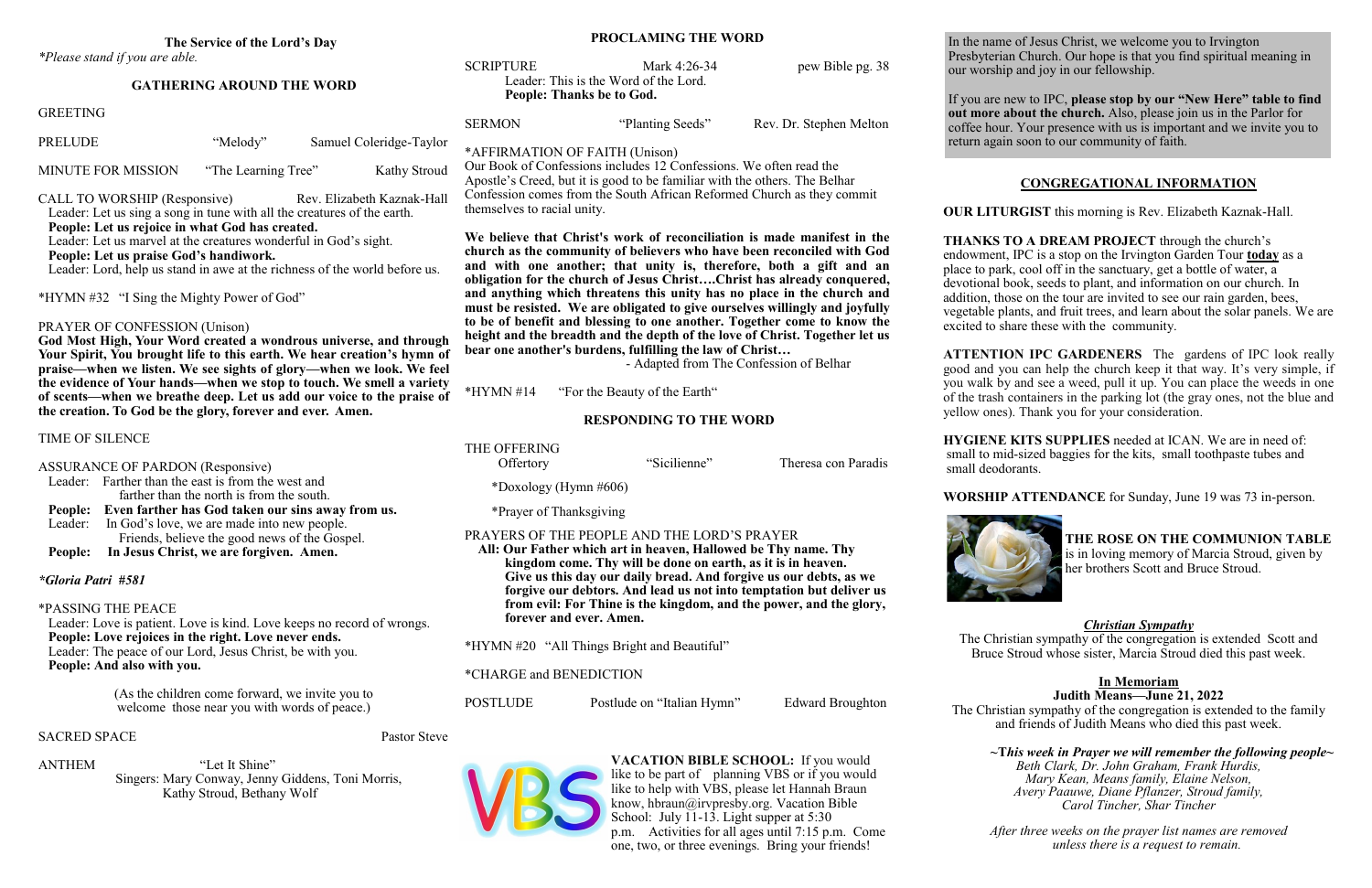

With minimal revision this text brings together six of the eight four-line stanzas in an 18th-century hymn written for children and originally headed "Praise for Creation and Providence." The anonymous German tune provides a fitting sense of breadth and wonder.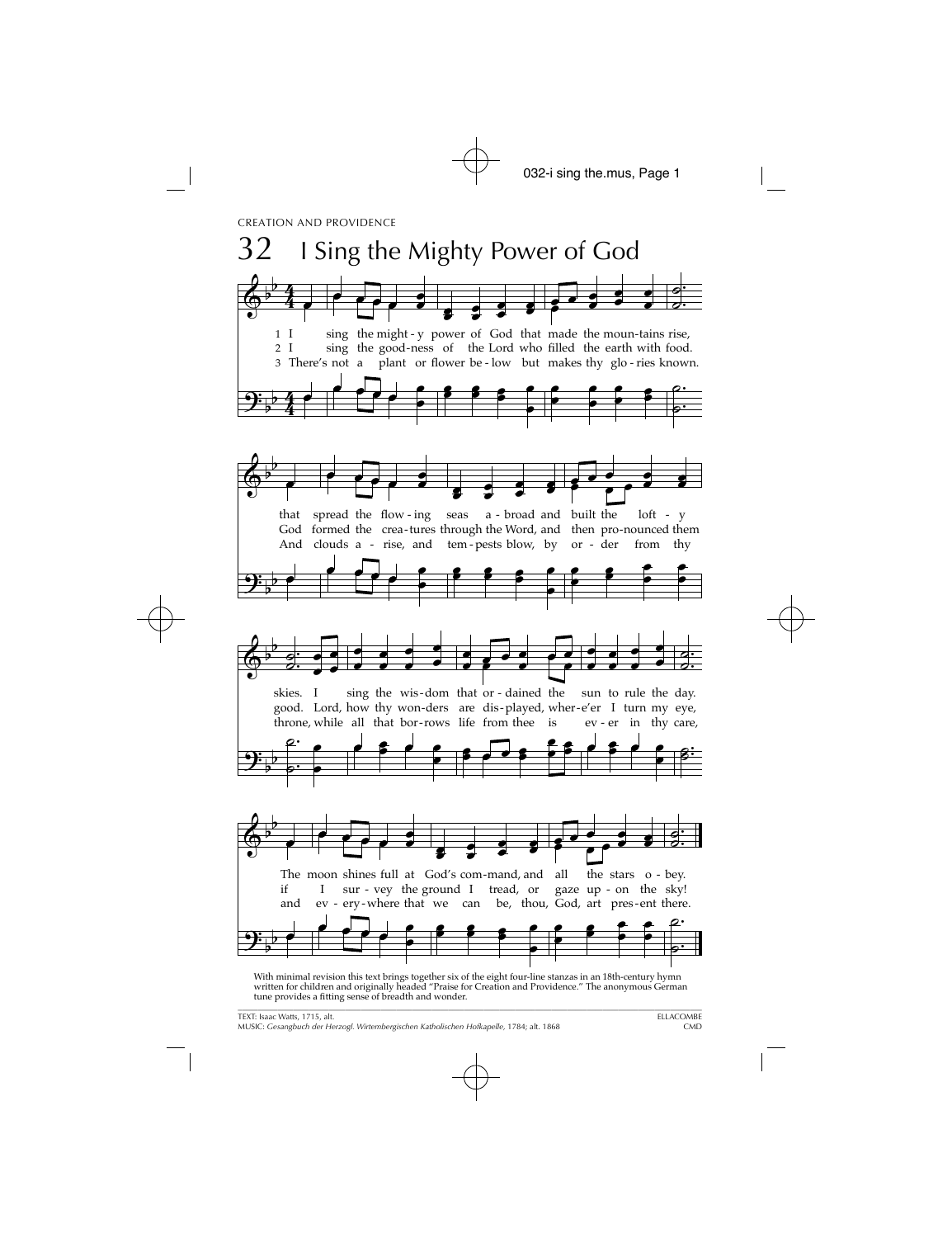

In the course of many revisions, the original eucharistic emphasis of this text has shifted to a hymn of thanksgiving for a wide range of human experience, with a Christological summation. It is set here to the tune that is customary in North America, though not elsewhere.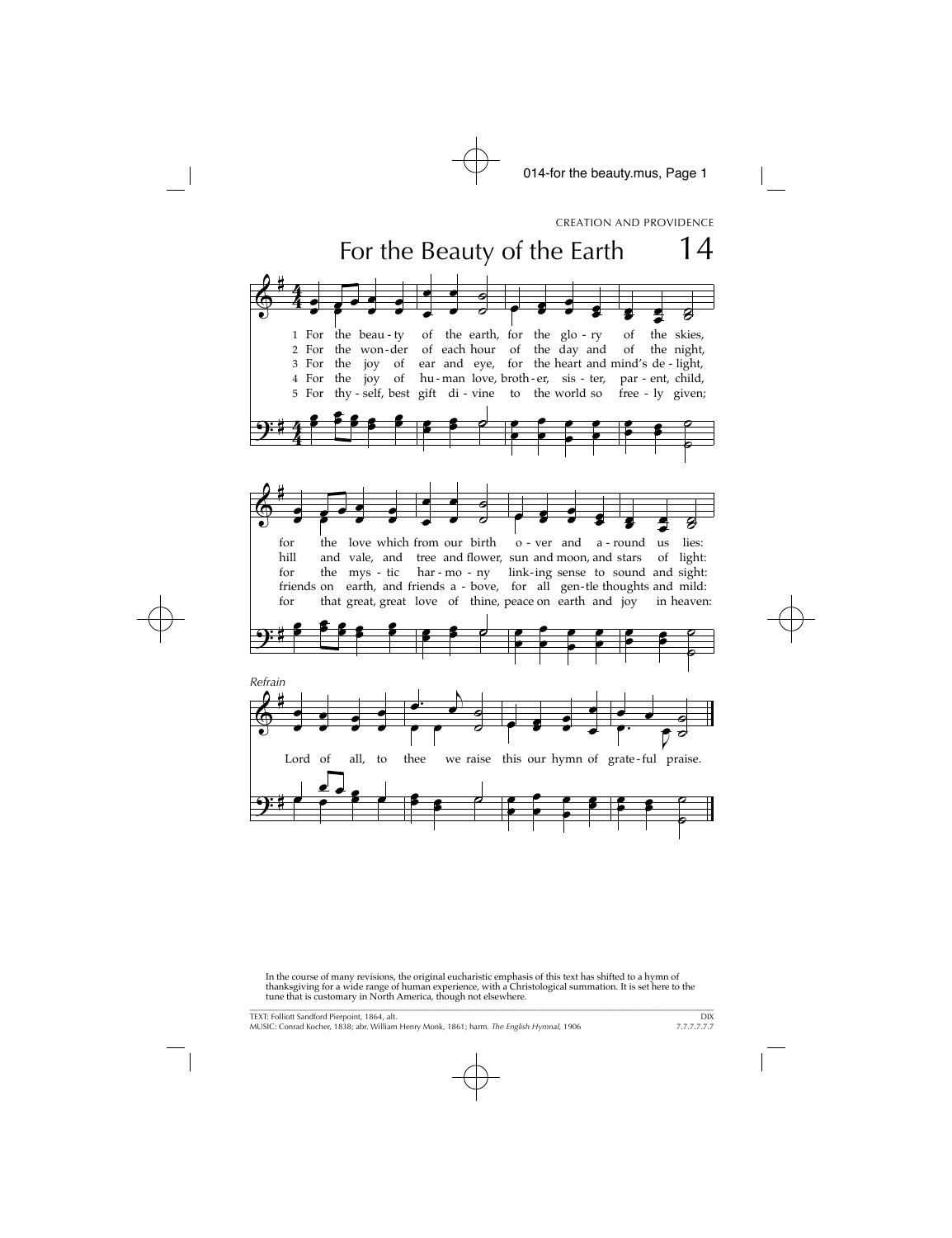CREATION AND PROVIDENCE



One of a series of hymns the author wrote for children on the Apostles' Creed, this text (originally in seven stanzas) expands "Maker of heaven and earth." The first stanza became the refrain when the text was later set to a popular tune from the age of King Charles II.